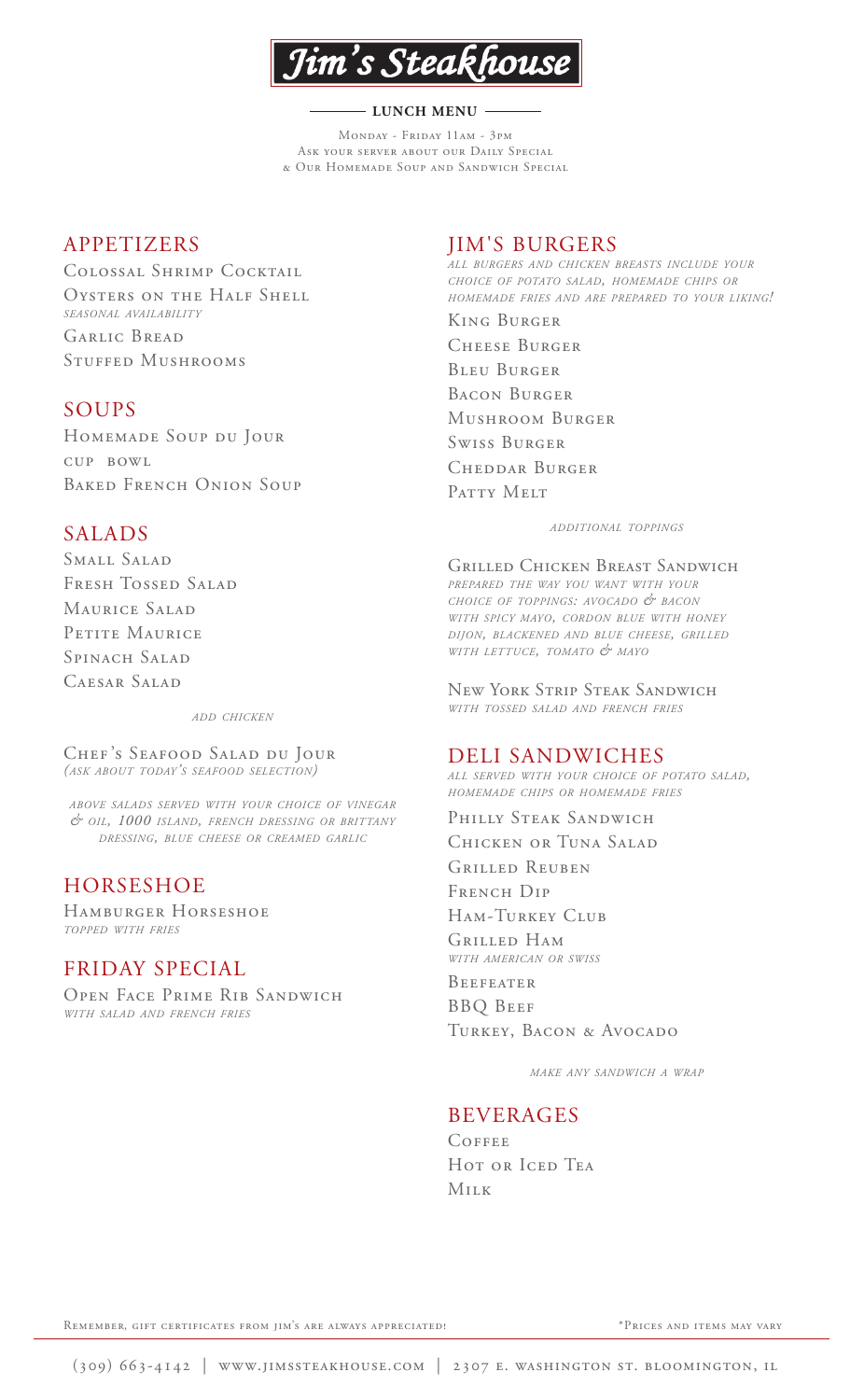

#### - DINNER MENU -

Monday 4pm - 9pm | Tuesday - Thursday 4pm - 10pm Friday & Saturday 4pm - 11pm | Sunday 4pm - 9pm LIVE ENTERTAINMENT TUESDAY - SATURDAY

entrées include soup du jour or garden fresh salad with your choice of dressing,baked potato or french fries & fresh homemade bread dressing choices: vinegar & oil, french, 1000 island or brittany dressing, fat free honey dijon, blue cheese dressing, creamy garlic

### APPETIZERS

SHRIMP COCKTAIL Oysters on the Half Shell *SEASONAL AVAILABILITY*

Oysters Rockefeller *SEASONAL AVAILABILITY*

SHRIMP DIJON

Calamari

Smoked Salmon & Rye Toast BBQ Shrimp Wrapped in Bacon

Blackened Sea Scallops

Stuffed Mushrooms *WITH CRABMEAT STUFFING*

Salmon Pinwheels *SMOKED SALMON, HERBED CREAM CHEESE AND CAPERS, WRAPPED WITH A FLOUR TORTILLA*

SPINACH ARTICHOKE DIP & TORTILLA CHIPS Stuffed Portobello Mushrooms *SMOKED WITH CRAB AND ARTICHOKE, SERVED WITH ARTICHOKE SAUCE*

### SOUP & SALAD

FRENCH ONION SOUP Soup du Jour SLICED TOMATOES & ONIONS CAESAR SALAD Iceberg Wedge Salad

#### WHERE STEAK IS KING

Marinated Strip Sirloin Top Sirloin T-Bone Center Cut FILET MIGNON REG. LG. New York Cut Steak REG. LG. Rib Eye reg. lg. J.C. Cut Steak Kabob Ground Sirloin Wrapped in Bacon

*(DUE TO OUR AGING PROCEDURE - STEAKS HAVE A TENDENCY TO CHAR) WE DO NOT RECOMMEND WELL DONE COOKING TEMPERATURE FOR STEAKS OR PRIME RIB*

#### ROAST PRIME RIB OF BEEF AU JUS

*(LIMITED QUANTITY AVAILABLE PER DAY)* SMALL CUT REGULAR CUT LARGE CUT

#### SALAD SELECTIONS

The Steakhouse Beef & Bleu Salad *ICEBERG AND ROMAINE TOSSED IN JIM'S VINAIGRETTE WITH DICED TOMATO, MUSHROOMS, RED ONION, BLACK OLIVES AND BLEU CHEESE CRUMBLES. TOPPED WITH BROILED BEEF.*

#### Blackened Salmon Salad

*BLACKENED SALMON ATOP MIXED GREENS AND DICED TOMATO AND MUSHROOMS. SERVED WITH YOUR CHOICE OF DRESSING.*

### PORK & LAMB

ROAST LOIN OF PORK CHOP Barbequed Baby Back Ribs Spring Lamb Chops

### HOUSE SPECIALTIES

*(AVAILABLE IN DINING ROOM ONLY - NOT ON BANQUETS)* Yankee Pot Roast *TENDER BRAISED BEEF SERVED IN ITS OWN JUICES WITH MASHED POTATOES*

Homestyle Roast Beef *SERVED OVER MASHED POTATOES, BROWN SAUCE WITH WHITE BREAD*

STUFFED CHICKEN BREAST *SAGE DRESSING, CHICKEN GRAVY, AND MASHED POTATOES*

Chicken Rolantine *BONELESS BREAST OF CHICKEN, STUFFED WITH PROSCIUTTO, MOZZARELLA AND RICOTTA. SAUTÉED IN SHERRY WINE AND MUSHROOMS IN BROWN SAUCE*

Chicken Italiano *BONELESS BREAST OF CHICKEN, SAUTÉED IN WHITE WINE WITH MARINARA AND MOZZARELLA CHEESE*

CHICKEN GREGORY *CHICKEN BREAST, ARTICHOKES AND BROCCOLI SAUTÉED IN SWEET VERMOUTH*

### SEAFOOD

DAILY SEAFOOD SELECTION Florida Golden Fried Shrimp Florida Stuffed Shrimp

Australian Orange Roughy Cold Water Lobster Tail (small or large) Alaskan King Crab Legs The Boomer (Steak & Lobster)

#### OPEN FACED SELECTIONS

*SERVED WITH A SIDE OF OUR HOMEMADE FRIES OR BAKED POTATO* Ribeye

New York

#### CHILDRENS MENU

Cheese Burger Chicken Tender Fried Shrimp Grilled Cheese

#### SIGNATURE SIDES

Original Garlic Bread Au Gratin COTTAGE FRIES Lionnaise M<sub>AC</sub> & CHEESE Sautéed Mushrooms

*ASK ABOUT FRESH SEASONAL VEGETABLES*

#### BEVERAGES

Coffee or Tea Milk Iced Tea

Ask about our gift certificates. Major credit cards accepted - sorry, no checks. \*Prices and items may vary